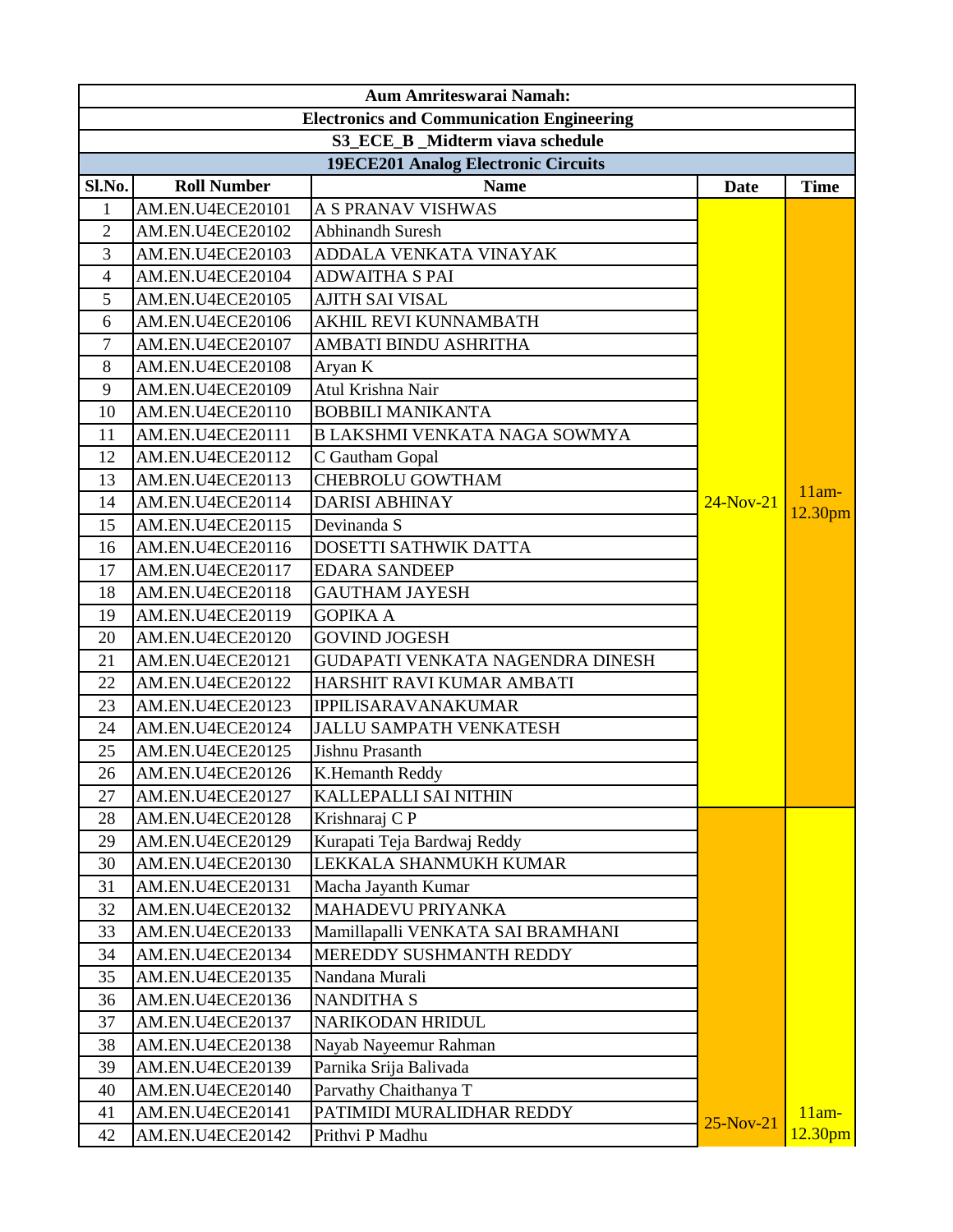| 43             | AM.EN.U4ECE20143   | RETURI JANAKI SNIGDHA ROSHNI             |             |             |
|----------------|--------------------|------------------------------------------|-------------|-------------|
| 44             | AM.EN.U4ECE20144   | ROOPALAKSHMI ANIL                        |             |             |
| 45             | AM.EN.U4ECE20145   | S Govind                                 |             |             |
| 46             | AM.EN.U4ECE20146   | SAHITHALA SAI VENKATESH                  |             |             |
| 47             | AM.EN.U4ECE20147   | SAKINALA DEVI NAGA VENKATA DURGAPRAS     |             |             |
| 48             | AM.EN.U4ECE20148   | Shreyas R Pillai                         |             |             |
| 49             | AM.EN.U4ECE20149   | Somesh Kumar                             |             |             |
| 50             | AM.EN.U4ECE20150   | THOTA BULLI BABU                         |             |             |
| 51             | AM.EN.U4ECE20151   | Vadapalli Surya Praneeth                 |             |             |
| 52             | AM.EN.U4ECE20152   | VIGHNESH C                               |             |             |
| 53             | AM.EN.U4ECE20153   | <b>VOONA SRIKAR</b>                      |             |             |
| 54             | AM.EN.U4ECE20154   | Yekkanti Dhanush Reddy                   |             |             |
| 55             | AM.EN.U4ECE20155   | Akash Kumar                              |             |             |
|                |                    | <b>19ECE202 Applied Electromagnetics</b> |             |             |
| Sl.No.         | <b>Roll Number</b> | <b>Name</b>                              | <b>Time</b> | <b>Date</b> |
| $\mathbf{1}$   | AM.EN.U4ECE20101   | <b>A S PRANAV VISHWAS</b>                |             |             |
| $\overline{2}$ | AM.EN.U4ECE20102   | <b>Abhinandh Suresh</b>                  |             |             |
| 3              | AM.EN.U4ECE20103   | ADDALA VENKATA VINAYAK                   |             |             |
| $\overline{4}$ | AM.EN.U4ECE20104   | <b>ADWAITHA S PAI</b>                    |             |             |
| 5              | AM.EN.U4ECE20105   | <b>AJITH SAI VISAL</b>                   |             |             |
| 6              | AM.EN.U4ECE20106   | <b>AKHIL REVI KUNNAMBATH</b>             |             |             |
| 7              | AM.EN.U4ECE20107   | AMBATI BINDU ASHRITHA                    |             |             |
| 8              | AM.EN.U4ECE20108   | Aryan K                                  |             |             |
| 9              | AM.EN.U4ECE20109   | Atul Krishna Nair                        | $10am-01pm$ |             |
| 10             | AM.EN.U4ECE20110   | <b>BOBBILI MANIKANTA</b>                 |             |             |
| 11             | AM.EN.U4ECE20111   | B LAKSHMI VENKATA NAGA SOWMYA            |             |             |
| 12             | AM.EN.U4ECE20112   | C Gautham Gopal                          |             |             |
| 13             | AM.EN.U4ECE20113   | <b>CHEBROLU GOWTHAM</b>                  |             |             |
| 14             | AM.EN.U4ECE20114   | <b>DARISI ABHINAY</b>                    |             |             |
| 15             | AM.EN.U4ECE20115   | Devinanda S                              |             |             |
| 16             | AM.EN.U4ECE20116   | DOSETTI SATHWIK DATTA                    |             |             |
| 17             | AM.EN.U4ECE20117   | <b>EDARA SANDEEP</b>                     |             |             |
| 18             | AM.EN.U4ECE20118   | <b>GAUTHAM JAYESH</b>                    |             |             |
| 19             | AM.EN.U4ECE20119   | <b>GOPIKA A</b>                          |             |             |
| 20             | AM.EN.U4ECE20120   | <b>GOVIND JOGESH</b>                     |             |             |
| 21             | AM.EN.U4ECE20121   | GUDAPATI VENKATA NAGENDRA DINESH         |             | 24/11/20    |
| 22             | AM.EN.U4ECE20122   | HARSHIT RAVI KUMAR AMBATI                |             | 21          |
| 23             | AM.EN.U4ECE20123   | <b>IPPILISARAVANAKUMAR</b>               |             |             |
| 24             | AM.EN.U4ECE20124   | <b>JALLU SAMPATH VENKATESH</b>           |             |             |
| 25             | AM.EN.U4ECE20125   | Jishnu Prasanth                          |             |             |
| 26             | AM.EN.U4ECE20126   | K.Hemanth Reddy                          |             |             |
| 27             | AM.EN.U4ECE20127   | KALLEPALLI SAI NITHIN                    |             |             |
| 28             | AM.EN.U4ECE20128   | Krishnaraj CP                            |             |             |
| 29             | AM.EN.U4ECE20129   | Kurapati Teja Bardwaj Reddy              |             |             |
| 30             | AM.EN.U4ECE20130   | LEKKALA SHANMUKH KUMAR                   | 2pm-6pm     |             |
| 31             | AM.EN.U4ECE20131   | Macha Jayanth Kumar                      |             |             |
| 32             | AM.EN.U4ECE20132   | MAHADEVU PRIYANKA                        |             |             |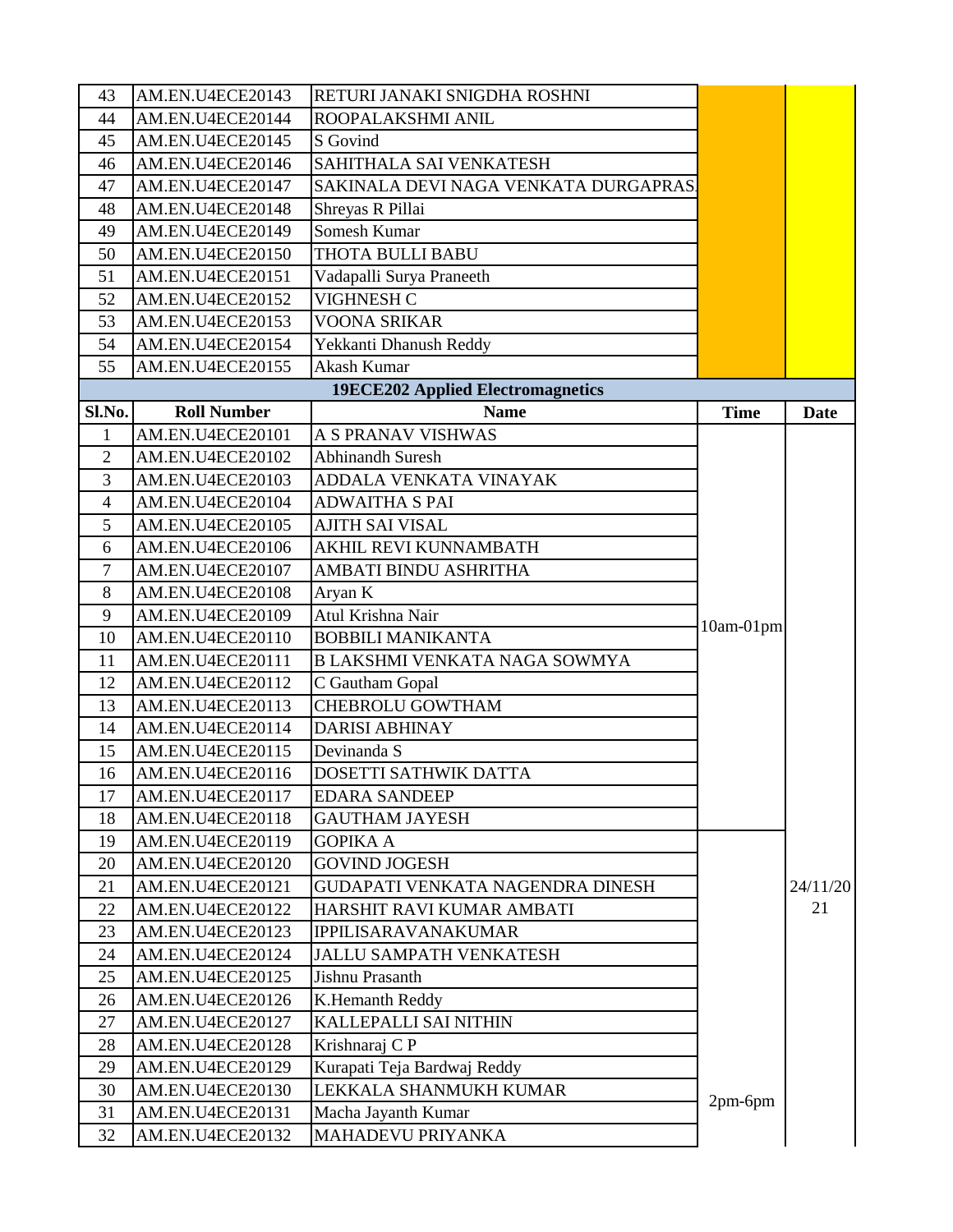| 33             | AM.EN.U4ECE20133   | Mamillapalli VENKATA SAI BRAMHANI    |                     |          |
|----------------|--------------------|--------------------------------------|---------------------|----------|
| 34             | AM.EN.U4ECE20134   | <b>MEREDDY SUSHMANTH REDDY</b>       |                     |          |
| 35             | AM.EN.U4ECE20135   | Nandana Murali                       |                     |          |
| 36             | AM.EN.U4ECE20136   | <b>NANDITHA S</b>                    |                     |          |
| 37             | AM.EN.U4ECE20137   | NARIKODAN HRIDUL                     |                     |          |
| 38             | AM.EN.U4ECE20138   | Nayab Nayeemur Rahman                |                     |          |
| 39             | AM.EN.U4ECE20139   | Parnika Srija Balivada               |                     |          |
| 40             | AM.EN.U4ECE20140   | Parvathy Chaithanya T                |                     |          |
| 41             | AM.EN.U4ECE20141   | PATIMIDI MURALIDHAR REDDY            |                     |          |
| 42             | AM.EN.U4ECE20142   | Prithvi P Madhu                      |                     |          |
| 43             | AM.EN.U4ECE20143   | RETURI JANAKI SNIGDHA ROSHNI         |                     |          |
| 44             | AM.EN.U4ECE20144   | ROOPALAKSHMI ANIL                    |                     |          |
| 45             | AM.EN.U4ECE20145   | S Govind                             |                     |          |
| 46             | AM.EN.U4ECE20146   | SAHITHALA SAI VENKATESH              |                     |          |
| 47             | AM.EN.U4ECE20147   | SAKINALA DEVI NAGA VENKATA DURGAPRAS |                     |          |
| 48             | AM.EN.U4ECE20148   | Shreyas R Pillai                     |                     | 25/11/20 |
| 49             | AM.EN.U4ECE20149   | Somesh Kumar                         | 10am-12pm           | 21       |
| 50             | AM.EN.U4ECE20150   | THOTA BULLI BABU                     |                     |          |
| 51             | AM.EN.U4ECE20151   | Vadapalli Surya Praneeth             |                     |          |
| 52             | AM.EN.U4ECE20152   | <b>VIGHNESH C</b>                    |                     |          |
| 53             | AM.EN.U4ECE20153   | <b>VOONA SRIKAR</b>                  |                     |          |
| 54             | AM.EN.U4ECE20154   | Yekkanti Dhanush Reddy               |                     |          |
| 55             | AM.EN.U4ECE20155   | Akash Kumar                          |                     |          |
|                |                    | 19ECE203 Signals and Systems         |                     |          |
|                |                    |                                      |                     |          |
|                | Sl.No. Roll Number | Name                                 | Time                | Date     |
|                |                    |                                      | $9:00-$             |          |
| $\mathbf{1}$   | AM.EN.U4ECE20101   | A S PRANAV VISHWAS                   | 9:10am              |          |
|                |                    |                                      | $9:10-$             |          |
| $\overline{2}$ | AM.EN.U4ECE20102   | <b>Abhinandh Suresh</b>              | 9:20AM              |          |
|                |                    |                                      | 9:20-9:30           |          |
| 3              | AM.EN.U4ECE20103   | ADDALA VENKATA VINAYAK               | AM                  |          |
|                |                    |                                      | $9:30-$             |          |
| $\overline{4}$ | AM.EN.U4ECE20104   | <b>ADWAITHA S PAI</b>                | 9:40AM              |          |
|                |                    |                                      | $9:40-$             |          |
| 5              | AM.EN.U4ECE20105   | <b>AJITH SAI VISAL</b>               | 9:50AM              |          |
|                |                    |                                      | $9:50-$             |          |
| 6              | AM.EN.U4ECE20106   | AKHIL REVI KUNNAMBATH                | 10:00AM             |          |
|                |                    |                                      | $10:00-$            |          |
| $\tau$         | AM.EN.U4ECE20107   | AMBATI BINDU ASHRITHA                | 10:10AM             |          |
|                |                    |                                      | $10:10-$            |          |
| 8              | AM.EN.U4ECE20108   | Aryan K                              | 10:20AM             |          |
|                |                    |                                      | $10:20-$            |          |
| 9              | AM.EN.U4ECE20109   | Atul Krishna Nair                    | 10:30AM             |          |
|                |                    |                                      | $10:30-$            |          |
| 10             | AM.EN.U4ECE20110   | <b>BOBBILI MANIKANTA</b>             | 10:40AM             |          |
| 11             | AM.EN.U4ECE20111   | B LAKSHMI VENKATA NAGA SOWMYA        | $10:40-$<br>10:50AM |          |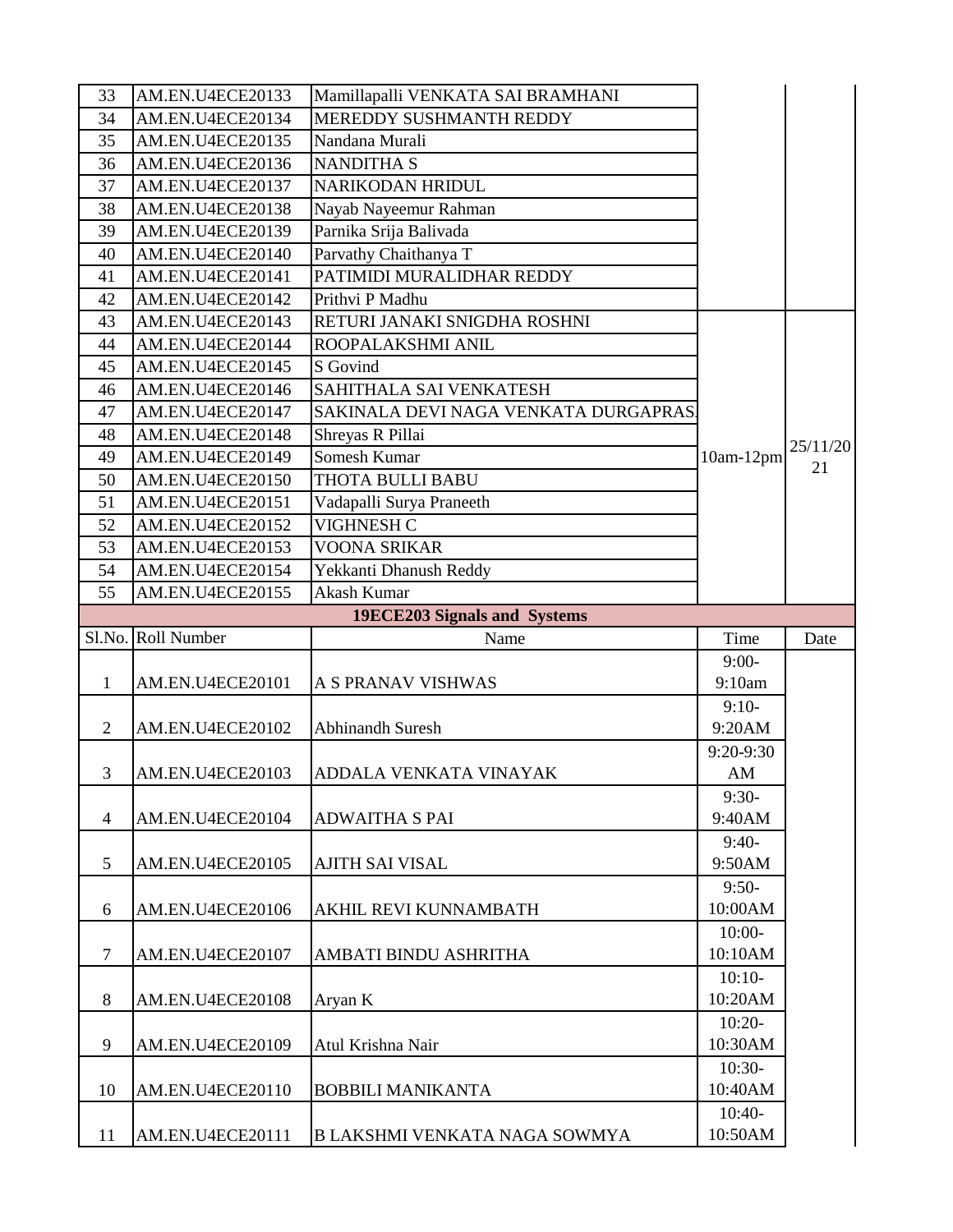| 12 | AM.EN.U4ECE20112        | C Gautham Gopal                   | $10:50-$<br>11:00AM |          |
|----|-------------------------|-----------------------------------|---------------------|----------|
|    |                         |                                   | $11:00-$            |          |
| 13 | AM.EN.U4ECE20113        | <b>CHEBROLU GOWTHAM</b>           | 11:10AM             |          |
|    |                         |                                   | $11:10-$            |          |
| 14 | AM.EN.U4ECE20114        | <b>DARISI ABHINAY</b>             | 11:20AM             |          |
|    |                         |                                   | $11:20-$            |          |
| 15 | AM.EN.U4ECE20115        | Devinanda S                       | 11:30AM             |          |
|    |                         |                                   | $11:30-$            |          |
| 16 | AM.EN.U4ECE20116        | DOSETTI SATHWIK DATTA             | 11:40AM             |          |
|    |                         |                                   | $11:40-$            |          |
| 17 | AM.EN.U4ECE20117        | <b>EDARA SANDEEP</b>              | 11:50AM             |          |
| 18 |                         |                                   | $11:50-$            |          |
|    | AM.EN.U4ECE20118        | <b>GAUTHAM JAYESH</b>             | 12:00PM<br>$2:00-$  |          |
| 19 | <b>AM.EN.U4ECE20119</b> | <b>GOPIKA A</b>                   | 2:10PM              |          |
|    |                         |                                   | $2:10-$             |          |
| 20 | AM.EN.U4ECE20120        | <b>GOVIND JOGESH</b>              | 2:20PM              |          |
|    |                         |                                   | $2:20-$             |          |
| 21 | AM.EN.U4ECE20121        | GUDAPATI VENKATA NAGENDRA DINESH  | 2:30PM              |          |
|    |                         |                                   | $2:30-$             |          |
| 22 | AM.EN.U4ECE20122        | HARSHIT RAVI KUMAR AMBATI         | 2:40PM              |          |
|    |                         |                                   | $2:40-$             |          |
| 23 | AM.EN.U4ECE20123        | <b>IPPILISARAVANAKUMAR</b>        | 2:50PM              | 16/11/21 |
|    |                         |                                   | $2:50-$             |          |
| 24 | AM.EN.U4ECE20124        | <b>JALLU SAMPATH VENKATESH</b>    | 3:00PM              |          |
|    |                         |                                   | $3:00-$             |          |
| 25 | AM.EN.U4ECE20125        | Jishnu Prasanth                   | 3:10PM              |          |
|    |                         |                                   | $3:10-$             |          |
| 26 | AM.EN.U4ECE20126        | K.Hemanth Reddy                   | 3:20PM              |          |
|    |                         |                                   | $3:20-$             |          |
| 27 | AM.EN.U4ECE20127        | <b>KALLEPALLI SAI NITHIN</b>      | 3:30PM              |          |
| 28 | AM.EN.U4ECE20128        | Krishnaraj CP                     | $3:30-$<br>3:40PM   |          |
|    |                         |                                   | $3:40-$             |          |
| 29 | AM.EN.U4ECE20129        | Kurapati Teja Bardwaj Reddy       | 3:50PM              |          |
|    |                         |                                   | $3:50-$             |          |
| 30 | AM.EN.U4ECE20130        | LEKKALA SHANMUKH KUMAR            | 4:00PM              |          |
|    |                         |                                   | $4:00-$             |          |
| 31 | AM.EN.U4ECE20131        | Macha Jayanth Kumar               | 4:10PM              |          |
|    |                         |                                   | $4:10-$             |          |
| 32 | AM.EN.U4ECE20132        | MAHADEVU PRIYANKA                 | 4:20PM              |          |
|    |                         |                                   | $4:20-$             |          |
| 33 | AM.EN.U4ECE20133        | Mamillapalli VENKATA SAI BRAMHANI | 4:30PM              |          |
|    |                         |                                   | $4:30-$             |          |
| 34 | AM.EN.U4ECE20134        | MEREDDY SUSHMANTH REDDY           | 4:40PM              |          |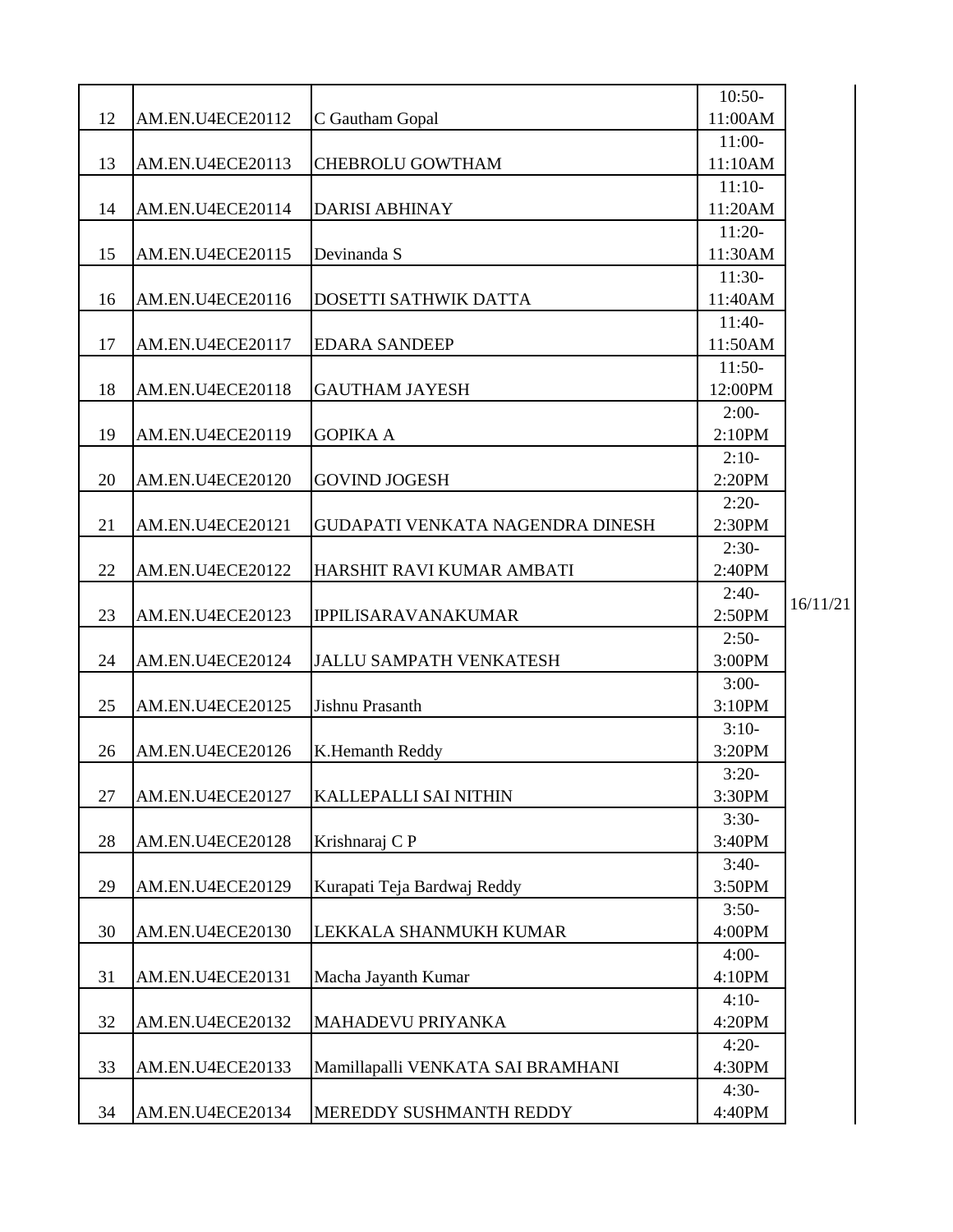| 35             |                    |                                                 | $4:40-$<br>5:00PM |         |
|----------------|--------------------|-------------------------------------------------|-------------------|---------|
|                | AM.EN.U4ECE20135   | Nandana Murali                                  | $6:30-$           |         |
| 36             | AM.EN.U4ECE20136   | <b>NANDITHA S</b>                               | 6:40PM            |         |
|                |                    |                                                 | $6:40-$           |         |
| 37             | AM.EN.U4ECE20137   | NARIKODAN HRIDUL                                | 6:50PM            |         |
|                |                    |                                                 | $6:50-$           |         |
| 38             | AM.EN.U4ECE20138   | Nayab Nayeemur Rahman                           | 7:00PM            |         |
|                |                    |                                                 | $7:00-$           |         |
| 39             | AM.EN.U4ECE20139   | Parnika Srija Balivada                          | 7:10PM            |         |
| 40             | AM.EN.U4ECE20140   | Parvathy Chaithanya T                           | $7:10-$<br>7:30PM |         |
|                |                    |                                                 | $7:20-$           |         |
| 41             | AM.EN.U4ECE20141   | PATIMIDI MURALIDHAR REDDY                       | 7:30PM            |         |
|                |                    |                                                 | $7:30-$           |         |
| 42             | AM.EN.U4ECE20142   | Prithvi P Madhu                                 | 7:40PM            |         |
|                |                    |                                                 | $7:40-$           |         |
| 43             | AM.EN.U4ECE20143   | RETURI JANAKI SNIGDHA ROSHNI                    | 7:50PM            |         |
|                |                    |                                                 | $7:50-$           |         |
| 44             | AM.EN.U4ECE20144   | ROOPALAKSHMI ANIL                               | 8:00PM            |         |
|                |                    |                                                 | $8:30-$           |         |
| 45             | AM.EN.U4ECE20145   | S Govind                                        | 8:40PM            |         |
| 46             | AM.EN.U4ECE20146   | SAHITHALA SAI VENKATESH                         | $8:40-$<br>8:50AM |         |
|                |                    |                                                 | $8:50-$           |         |
| 47             | AM.EN.U4ECE20147   | SAKINALA DEVI NAGA VENKATA DURGAPRAS.           | 9:00AM            |         |
|                |                    |                                                 | $9:00-$           |         |
| 48             | AM.EN.U4ECE20148   | Shreyas R Pillai                                | 9:10AM            |         |
|                |                    |                                                 | $9:10-$           |         |
| 49             | AM.EN.U4ECE20149   | Somesh Kumar                                    | 9:20AM            |         |
|                |                    |                                                 | $9:20-$           |         |
| 50             | AM.EN.U4ECE20150   | THOTA BULLI BABU                                | 9:30AM            | 17/11   |
|                |                    |                                                 | $9:30-$           |         |
| 51             | AM.EN.U4ECE20151   | Vadapalli Surya Praneeth                        | 9:40AM            |         |
| 52             | AM.EN.U4ECE20152   | VIGHNESH C                                      | $9:40-$<br>9:50AM |         |
|                |                    |                                                 | $9:50-$           |         |
| 53             | AM.EN.U4ECE20153   | <b>VOONA SRIKAR</b>                             | 10:00AM           |         |
|                |                    |                                                 | $10:00-$          |         |
| 54             | AM.EN.U4ECE20154   | Yekkanti Dhanush Reddy                          | 10:10AM           |         |
|                |                    |                                                 | $10:10-$          |         |
| 55             | AM.EN.U4ECE20155   | Akash Kumar                                     | 10:20AM           |         |
|                |                    | <b>19ECE204 Digital Electronics and Systems</b> |                   |         |
|                | Sl.No. Roll Number | Name                                            | Date              | Time    |
| $\mathbf{1}$   | AM.EN.U4ECE20101   | <b>A S Pranav Vishwas</b>                       |                   |         |
| $\overline{2}$ | AM.EN.U4ECE20102   | <b>Abhinandh Suresh</b>                         | 19-Nov-21         | 9.30am- |
| $\overline{3}$ | AM.EN.U4ECE20103   | Addala Venkata Vinayak                          |                   | 10.30am |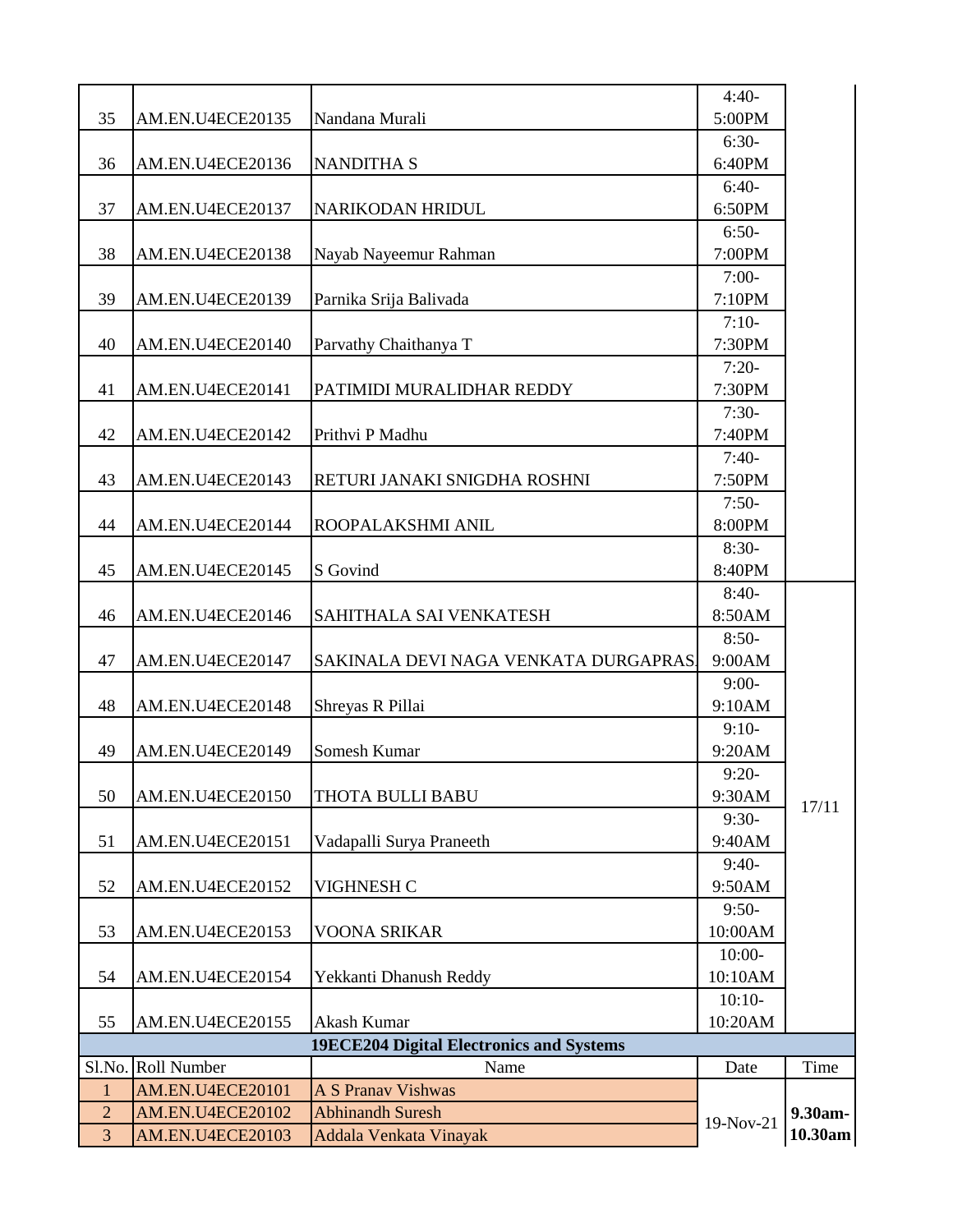| 4              | AM.EN.U4ECE20104        | Adwaitha S Pai                          |                         |               |
|----------------|-------------------------|-----------------------------------------|-------------------------|---------------|
| 5              | AM.EN.U4ECE20105        | <b>Ajith Sai Visal</b>                  |                         |               |
| 6              | AM.EN.U4ECE20106        | Akhil Revi Kunnambath                   | 19-Nov-21               | 10.30am-      |
| $\overline{7}$ | AM.EN.U4ECE20107        | Ambati Bindu Ashritha                   |                         | 11.30am       |
| 8              | AM.EN.U4ECE20108        | Aryan K                                 |                         |               |
| 9              | AM.EN.U4ECE20109        | Atul Krishna Nair                       |                         |               |
| 10             | AM.EN.U4ECE20110        | Bobbili Manikanta                       | 19-Nov-21               | 11.30am-      |
| 11             | AM.EN.U4ECE20111        | Bommakanti Lakshmi Venkata Naga Sowmya  |                         | 12.30pm       |
| 12             | AM.EN.U4ECE20112        | C Gautham Gopal                         |                         |               |
| 13             | <b>AM.EN.U4ECE20113</b> | <b>Chebrolu Gowtham</b>                 |                         |               |
| 14             | AM.EN.U4ECE20114        | Darisi Abhinay                          | 19-Nov-21               | 1.15pm-       |
| 15             | AM.EN.U4ECE20115        | Devinanda S                             |                         | 2.45pm        |
| 16             | AM.EN.U4ECE20116        | Dosetti Sathwik Datta                   |                         |               |
| 17             | AM.EN.U4ECE20117        | <b>Edara Sandeep</b>                    |                         |               |
| 18             | AM.EN.U4ECE20118        | <b>Gautham Jayesh</b>                   | 19-Nov-21               | 2.45pm-       |
| 19             | <b>AM.EN.U4ECE20119</b> | Gopika A                                |                         | 3.45pm        |
| 20             | AM.EN.U4ECE20120        | <b>Govind Jogesh</b>                    |                         |               |
| 21             | AM.EN.U4ECE20121        | Gudapati Venkata Nagendra Dinesh        |                         |               |
| 22             | AM.EN.U4ECE20122        | Ambati Harshit Ravi Kumar               |                         | 3.45pm-       |
| 23             | AM.EN.U4ECE20123        | Ippili Saravana Kumar                   | 19-Nov-21               | 4.45pm        |
| 24             | AM.EN.U4ECE20124        | <b>Jallu Sampath Venkatesh</b>          |                         |               |
| 25             | AM.EN.U4ECE20125        | <b>Jishnu Prasanth</b>                  |                         |               |
| 26             | AM.EN.U4ECE20126        | Kurapati Hemanth Reddy                  |                         | 7.00pm-       |
| 27             | AM.EN.U4ECE20127        | Kallepalli Sai Nithin                   | 19-Nov-21               | <b>8.00pm</b> |
| 28             | AM.EN.U4ECE20128        | Krishnaraj C P                          |                         |               |
| 29             | AM.EN.U4ECE20129        | Kurapati Teja Baradwaj Reddy            |                         |               |
| 30             | AM.EN.U4ECE20130        | Lekkala Shanmukh Kumar                  |                         | 9.30am-       |
| 31             | AM.EN.U4ECE20131        | Macha Jayanth Kumar                     | 20-Nov-21               | 10.30am       |
| 32             | AM.EN.U4ECE20132        | Mahadevu Priyanka                       |                         |               |
| 33             | AM.EN.U4ECE20133        | Mamillapalli Venkata Sai Bramhani       |                         |               |
| 34             | AM.EN.U4ECE20134        | <b>Mereddy Sushmanth Reddy</b>          | 20-Nov-21 $ 10.30$ am   |               |
| 35             | AM.EN.U4ECE20135        | Nandana Murali                          |                         | 11.30am       |
| 36             | AM.EN.U4ECE20136        | Nanditha S                              |                         |               |
| 37             | AM.EN.U4ECE20137        | Narikodan Hridul                        |                         |               |
| 38             | AM.EN.U4ECE20138        | Nayab Nayeemur Rahman                   |                         | 11.30am·      |
| 39             | AM.EN.U4ECE20139        | Balivada Parnika Srija                  | 20-Nov-21               | 12.30pm       |
| 40             | AM.EN.U4ECE20140        | Parvathy Chaithanya T                   |                         |               |
| 41             | AM.EN.U4ECE20141        | Patimidi Muralidhar Reddy               |                         |               |
| 42             | AM.EN.U4ECE20142        | Prithvi P Madhu                         |                         | 1.15pm-       |
| 43             | AM.EN.U4ECE20143        | Returi Janaki Snigdha Roshni            | 20-Nov-21               | 2.45pm        |
| 44             | AM.EN.U4ECE20144        | Roopalakshmi Anil                       |                         |               |
| 45             | AM.EN.U4ECE20145        | <b>S</b> Govind                         |                         |               |
| 46             | AM.EN.U4ECE20146        | Sahithala Sai Venkatesh                 |                         | 2.45pm-       |
| 47             | AM.EN.U4ECE20147        | Sakinala Devi Naga Venkata Durga Prasad | 20-Nov-21               | 3.45pm        |
| 48             | AM.EN.U4ECE20148        | Shreyas R Pillai                        |                         |               |
| 49             | AM.EN.U4ECE20149        | <b>Somesh Kumar</b>                     |                         |               |
| 50             | AM.EN.U4ECE20150        | Thota Bullibabu                         | $20$ <sub>-Nov-21</sub> | 3.45pm-       |
|                |                         |                                         |                         |               |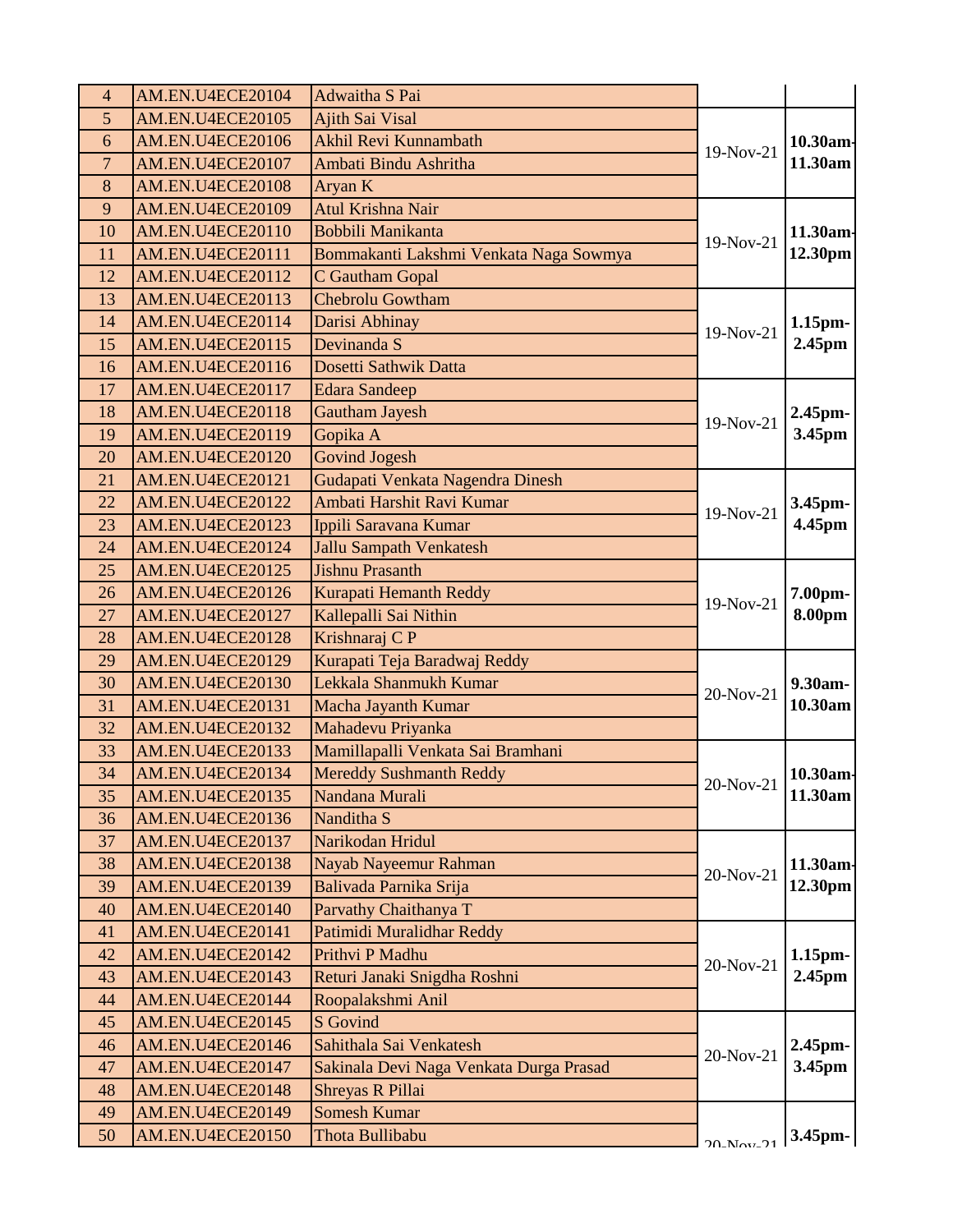| 51             | AM.EN.U4ECE20151   |                                                         | $\angle$ U-INUV- $\angle$ I |          |
|----------------|--------------------|---------------------------------------------------------|-----------------------------|----------|
| 52             | AM.EN.U4ECE20152   | Vadapalli Surya Praneeth<br>Vighnesh C                  |                             | 4.45pm   |
| 53             | AM.EN.U4ECE20153   | Voona Srikar                                            |                             |          |
| 54             | AM.EN.U4ECE20154   | Yekkanti Dhanush Reddy                                  | 20-Nov-21                   | 7.00pm-  |
| 55             | AM.EN.U4ECE20155   | <b>Akash Kumar</b>                                      |                             | 8.00pm   |
|                |                    | <b>19MAT205 Probability Theory and Random Processes</b> |                             |          |
|                | Sl.No. Roll Number | Name                                                    | Time                        | Date     |
|                |                    |                                                         | $9:00-$                     |          |
| $\mathbf{1}$   | AM.EN.U4ECE20101   | A S PRANAV VISHWAS                                      | 9:10am                      |          |
|                |                    |                                                         | $9:10-$                     |          |
| 2              | AM.EN.U4ECE20102   | <b>Abhinandh Suresh</b>                                 | 9:20AM                      |          |
|                |                    |                                                         | 9:20-9:30                   |          |
| 3              | AM.EN.U4ECE20103   | ADDALA VENKATA VINAYAK                                  | AM                          |          |
|                |                    |                                                         | $9:30-$                     |          |
| $\overline{4}$ | AM.EN.U4ECE20104   | <b>ADWAITHA S PAI</b>                                   | 9:40AM                      |          |
|                |                    |                                                         | $9:40-$                     |          |
| 5              | AM.EN.U4ECE20105   | AJITH SAI VISAL                                         | 9:50AM                      |          |
|                |                    |                                                         | $9:50-$                     |          |
| 6              | AM.EN.U4ECE20106   | <b>AKHIL REVI KUNNAMBATH</b>                            | 10:00AM                     |          |
|                |                    |                                                         | $10:00-$                    |          |
| $\overline{7}$ | AM.EN.U4ECE20107   | AMBATI BINDU ASHRITHA                                   | 10:10AM                     |          |
|                |                    |                                                         | $10:10-$                    |          |
| 8              | AM.EN.U4ECE20108   | Aryan K                                                 | 10:20AM                     |          |
|                |                    |                                                         | $10:20-$                    |          |
| 9              | AM.EN.U4ECE20109   | Atul Krishna Nair                                       | 10:30AM                     |          |
|                |                    |                                                         | $10:30-$                    |          |
| 10             | AM.EN.U4ECE20110   | <b>BOBBILI MANIKANTA</b>                                | 10:40AM                     |          |
|                |                    |                                                         | $10:40-$                    |          |
| 11             | AM.EN.U4ECE20111   | B LAKSHMI VENKATA NAGA SOWMYA                           | 10:50AM                     |          |
|                |                    |                                                         | $10:50-$<br>11:00AM         |          |
| 12             | AM.EN.U4ECE20112   | C Gautham Gopal                                         | $11:00-$                    |          |
| 13             | AM.EN.U4ECE20113   | <b>CHEBROLU GOWTHAM</b>                                 | 11:10AM                     |          |
|                |                    |                                                         | $11:10-$                    |          |
| 14             | AM.EN.U4ECE20114   | <b>DARISI ABHINAY</b>                                   | 11:20AM                     | 18/11/21 |
|                |                    |                                                         | $11:20-$                    |          |
| 15             | AM.EN.U4ECE20115   | Devinanda S                                             | 11:30AM                     |          |
|                |                    |                                                         | $11:30-$                    |          |
| 16             | AM.EN.U4ECE20116   | DOSETTI SATHWIK DATTA                                   | 11:40AM                     |          |
|                |                    |                                                         | $11:40-$                    |          |
| 17             | AM.EN.U4ECE20117   | <b>EDARA SANDEEP</b>                                    | 11:50AM                     |          |
|                |                    |                                                         | $11:50-$                    |          |
| 18             | AM.EN.U4ECE20118   | <b>GAUTHAM JAYESH</b>                                   | 12:00PM                     |          |
|                |                    |                                                         | $2:00-$                     |          |
| 19             | AM.EN.U4ECE20119   | <b>GOPIKA A</b>                                         | 2:10PM                      |          |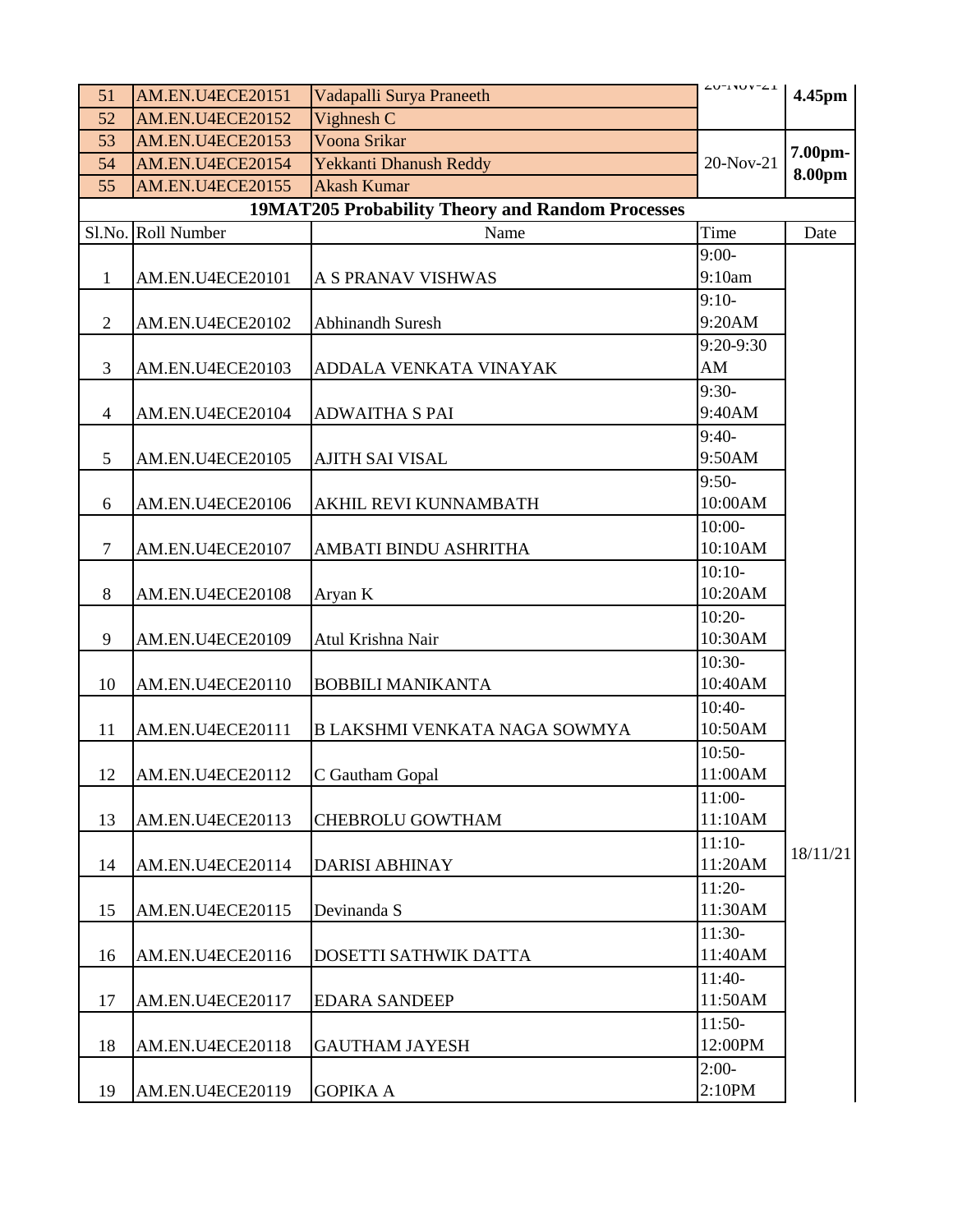|    |                  |                                   | $2:10-$             |       |
|----|------------------|-----------------------------------|---------------------|-------|
| 20 | AM.EN.U4ECE20120 | <b>GOVIND JOGESH</b>              | 2:20PM              |       |
|    |                  |                                   | $2:20-$             |       |
| 21 | AM.EN.U4ECE20121 | GUDAPATI VENKATA NAGENDRA DINESH  | 2:30PM              |       |
|    |                  |                                   | $2:30-$             |       |
| 22 | AM.EN.U4ECE20122 | HARSHIT RAVI KUMAR AMBATI         | 2:40PM              |       |
|    |                  |                                   | $2:40-$             |       |
| 23 | AM.EN.U4ECE20123 | <b>IPPILISARAVANAKUMAR</b>        | 2:50PM              |       |
|    |                  |                                   | $2:50-$             |       |
| 24 | AM.EN.U4ECE20124 | <b>JALLU SAMPATH VENKATESH</b>    | 3:00PM              |       |
|    |                  |                                   | $3:00-$             |       |
| 25 | AM.EN.U4ECE20125 | Jishnu Prasanth                   | 3:10PM              |       |
|    |                  |                                   | $3:10-$             |       |
| 26 | AM.EN.U4ECE20126 | K.Hemanth Reddy                   | 3:20PM              |       |
|    |                  |                                   | $3:20-$             |       |
| 27 | AM.EN.U4ECE20127 | KALLEPALLI SAI NITHIN             | 3:30PM              |       |
|    |                  |                                   | $9:00-$             |       |
| 28 | AM.EN.U4ECE20128 | Krishnaraj C P                    | 9:10am              |       |
|    |                  |                                   | $9:10-$             |       |
| 29 | AM.EN.U4ECE20129 | Kurapati Teja Bardwaj Reddy       | 9:20AM              |       |
|    |                  |                                   | 9:20-9:30           |       |
| 30 | AM.EN.U4ECE20130 | LEKKALA SHANMUKH KUMAR            | AM                  |       |
|    |                  |                                   | $9:30-$             |       |
| 31 | AM.EN.U4ECE20131 | Macha Jayanth Kumar               | 9:40AM              |       |
|    |                  |                                   | $9:40-$             |       |
| 32 | AM.EN.U4ECE20132 | MAHADEVU PRIYANKA                 | 9:50AM              |       |
|    |                  |                                   | $9:50-$             |       |
| 33 | AM.EN.U4ECE20133 | Mamillapalli VENKATA SAI BRAMHANI | 10:00AM             |       |
|    |                  |                                   | $10:00-$            |       |
| 34 | AM.EN.U4ECE20134 | MEREDDY SUSHMANTH REDDY           | 10:10AM             |       |
|    |                  |                                   | $10:10-$            |       |
| 35 | AM.EN.U4ECE20135 | Nandana Murali                    | 10:20AM             |       |
|    |                  |                                   | $10:20-$<br>10:30AM |       |
| 36 | AM.EN.U4ECE20136 | <b>NANDITHA S</b>                 | $10:30-$            |       |
|    |                  |                                   | 10:40AM             |       |
| 37 | AM.EN.U4ECE20137 | NARIKODAN HRIDUL                  | $10:40-$            |       |
|    |                  |                                   | 10:50AM             |       |
| 38 | AM.EN.U4ECE20138 | Nayab Nayeemur Rahman             | $10:50-$            |       |
| 39 |                  |                                   | 11:00AM             |       |
|    | AM.EN.U4ECE20139 | Parnika Srija Balivada            | $11:00-$            |       |
| 40 | AM.EN.U4ECE20140 | Parvathy Chaithanya T             | 11:10AM             |       |
|    |                  |                                   | $11:10-$            |       |
| 41 | AM.EN.U4ECE20141 | PATIMIDI MURALIDHAR REDDY         | 11:20AM             |       |
|    |                  |                                   | $11:20-$            | 21/11 |
| 42 | AM.EN.U4ECE20142 | Prithvi P Madhu                   | 11:30AM             |       |
|    |                  |                                   |                     |       |